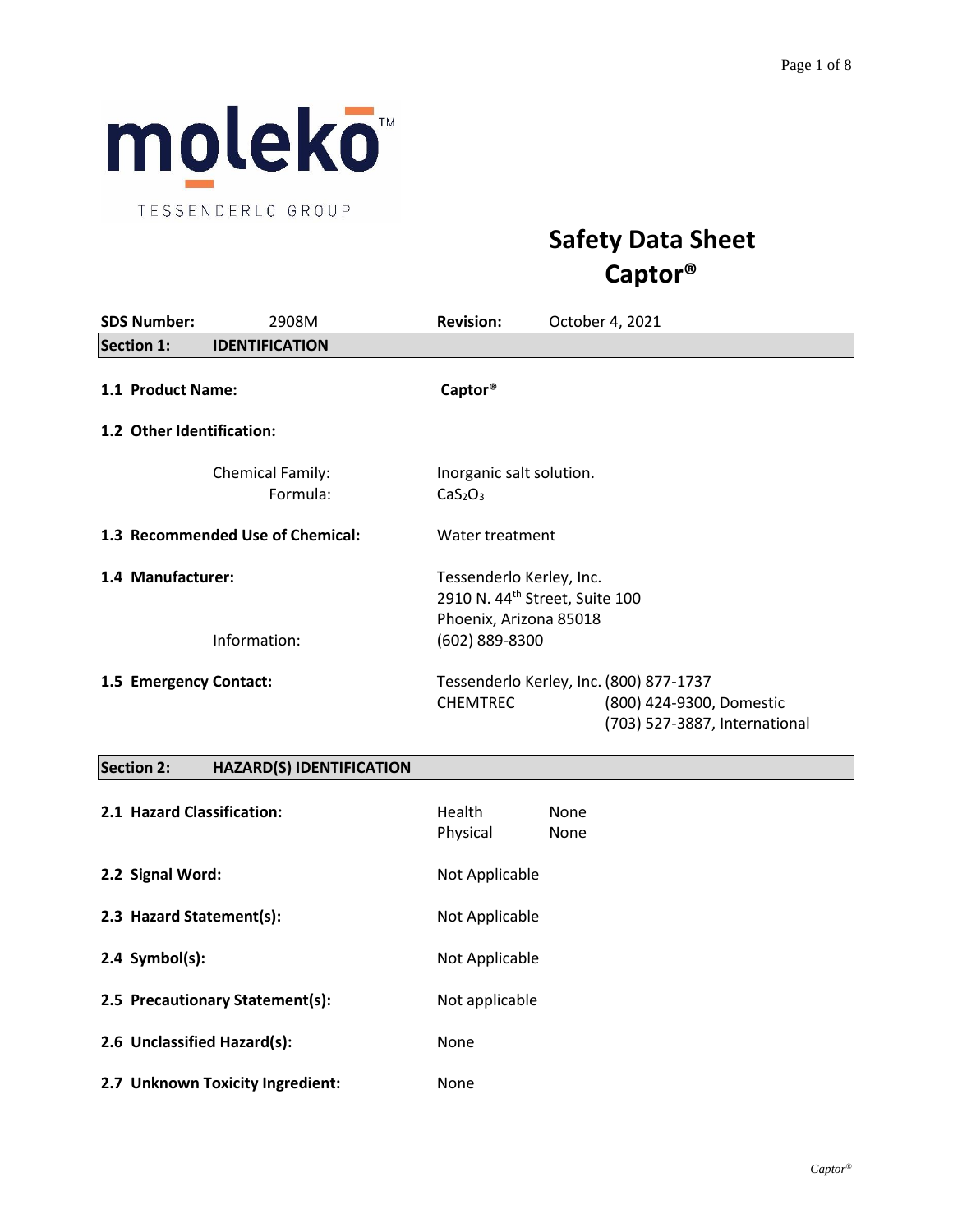### **Section 3: COMPOSITION/INFORMATION on INGREDIENTS**

#### **3.1 Chemical Ingredients:** (See Section 8 for exposure guidelines)

| <b>Chemical</b>                                   | <b>Synonym Common Name</b> | CAS No.    | <b>EINECS No.</b> | % by Wt.    |
|---------------------------------------------------|----------------------------|------------|-------------------|-------------|
| Thiosulfuric acid $(H_2S_2O_3)$ ,<br>calcium salt | Calcium thiosulfate        | 10124-41-1 | 233-333-7         | $20 - 30$   |
| Water                                             | Water                      | 7732-18-5  | 231-791-2         | Remaining % |

#### **Section 4: FIRST AID MEASURES**

#### **4.1 Symptoms/Effects:**

Acute: Eye contact may cause eye irritation. Repeated or prolonged skin contact may cause skin irritation. Ingestion may irritate the gastrointestinal tract.

Chronic: No known chronic effects.

- **4.2 Eyes:** Immediately flush with large quantities of water for 15 minutes. Hold eyelids apart during irrigation to insure thorough flushing of the entire area of the eye and lids. Obtain medical attention if irritation occurs.
- **4.3 Skin:** Immediately flush with large quantities of water. Remove contaminated clothing under a safety shower. Continue rinsing. Obtain medical attention if irritation occurs.
- **4.4 Ingestion:** If victim is conscious, give 2 to 4 glasses of water and induce vomiting by touching finger to back of throat. Obtain medical attention.
- **4.5 Inhalation:** Remove victim from contaminated atmosphere. If breathing is labored, administer Oxygen. If breathing has ceased, clear airway and start CPR. Obtain medical attention.

#### **Section 5: FIRE FIGHTING MEASURES**

**5.1 Flammable Properties:** (See Section 9, for additional flammable properties)

**NFPA: Health - 1 Flammability - 0 Reactivity - 0**

- **5.2 Extinguishing Media:**
	- **5.2.1 Suitable Extinguishing Media:** Not flammable, use media suitable for combustibles involved in fire.
	- **5.2.2 Unsuitable Extinguishing Media:** None known
- **5.3 Protection of Firefighters:**
	- **5.3.1 Specific Hazards Arising from the Chemical:**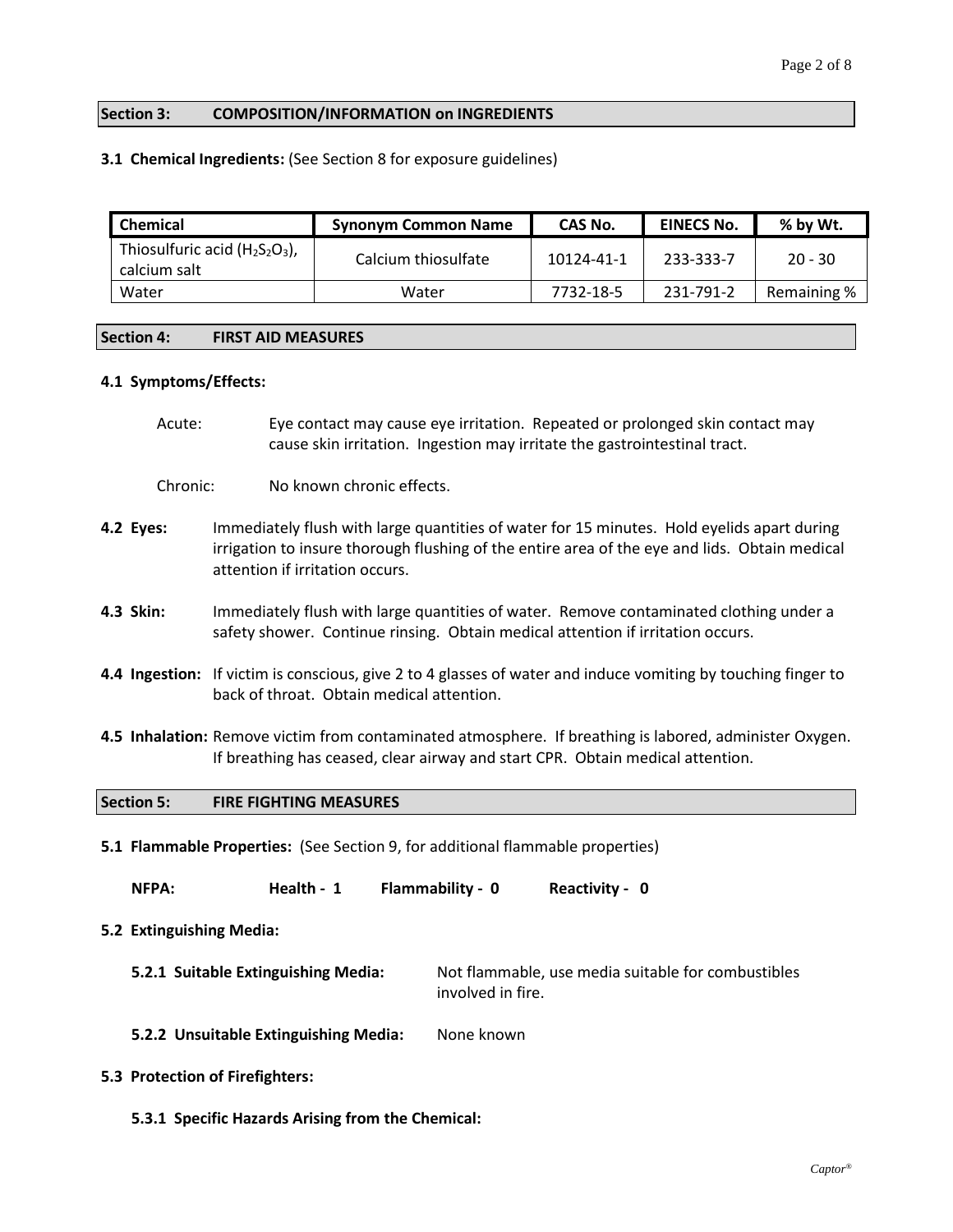| Physical Hazards: | Heating (flames) of closed or sealed containers may cause violent rupture |
|-------------------|---------------------------------------------------------------------------|
|                   | of containers due to thermal expansion of compressed gases.               |

**Chemical Hazards:** Heating causes release of oxides of sulfur. Sulfur dioxide is highly irritating to the eyes, respiratory tract and moist skin.

#### **5.3.2 Protective Equipment and Precautions for Firefighters:**

Firefighters should wear self-contained breathing apparatus (SCBA) and full fire-fighting turnout gear. Keep containers/storage vessels in fire area cooled with water spray.

#### **Section 6: ACCIDENTAL RELEASE MEASURES**

| <b>6.1 Personal Precautions:</b>                 | Use personal protective equipment specified in Section 8. Isolate the<br>hazard area and deny entry to unnecessary, untrained and unprotected<br>personnel.                                                         |  |
|--------------------------------------------------|---------------------------------------------------------------------------------------------------------------------------------------------------------------------------------------------------------------------|--|
| <b>6.2 Environmental Precautions:</b>            | Keep out of "waters of the United States" because of potential<br>aquatic toxicity.                                                                                                                                 |  |
| 6.3 Methods of Containment:                      |                                                                                                                                                                                                                     |  |
| <b>Small Release:</b>                            | Confine and absorb small releases with sand, earth or other inert<br>absorbent.                                                                                                                                     |  |
| Large Release:                                   | Shut off release if safe to do so. Dike spill area with earth, sand or other<br>inert absorbents to prevent runoff into surface waterways (potential<br>aquatic toxicity), storm drains and sewers.                 |  |
| 6.4 Methods for Cleanup:                         |                                                                                                                                                                                                                     |  |
| <b>Small Release:</b>                            | For small areas shovel up the absorbed material and place in drums for<br>disposal as a chemical waste.                                                                                                             |  |
| Large Release:                                   | Recover as much of the spilled product as possible using portable pump<br>and hoses. Use material as originally intended or dispose of as a chemical<br>waste. Treat remaining material as a small release (above). |  |
| <b>Section 7:</b><br><b>HANDLING and STORAGE</b> |                                                                                                                                                                                                                     |  |
|                                                  |                                                                                                                                                                                                                     |  |

**7.1 Handling:** Avoid contact with eyes. Use only in a well ventilated area. Wash thoroughly after handling product. Avoid prolonged or repeated contact with the skin.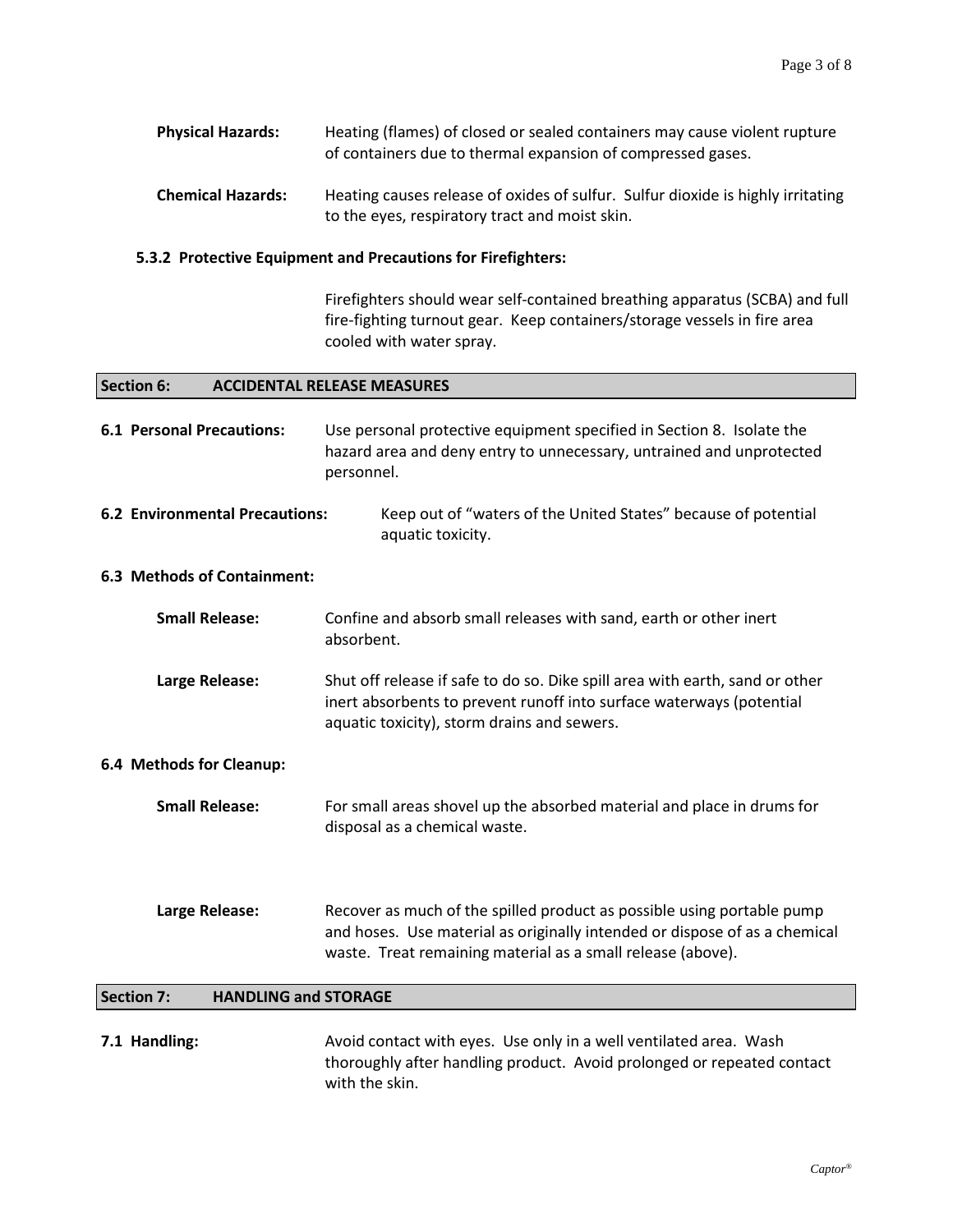**7.2 Storage:** Store in well ventilated areas. Do not store combustibles in the area of storage vessels. Keep away from any sources of heat or flame. Store totes and smaller containers out of direct sunlight at moderate temperatures. (See Section 10.5 for materials of construction).

#### **Section 8: EXPOSURE CONTROLS/PERSONAL PROTECTION**

#### **8.1 Exposure Guidelines:**

| <b>Chemical</b>                                | OSHA PELs   |             | <b>ACGIH TLVs</b> |             |
|------------------------------------------------|-------------|-------------|-------------------|-------------|
|                                                | TWA         | <b>STEL</b> | TWA               | <b>STEL</b> |
| Thiosulfuric acid<br>$(H2S2O3)$ , calcium salt | <b>None</b> | None        | None              | <b>None</b> |
| Water                                          | <b>None</b> | None        | None              | <b>None</b> |

**8.2 Engineering Controls:** Keep eye wash/safety showers in areas where product is commonly used.

# **8.3 Personal Protective Equipment (PPE):**

| 8.3.1 Eye/Face Protection:    | Chemical goggles and a full face shield.                                                                                                                                                                                                                               |
|-------------------------------|------------------------------------------------------------------------------------------------------------------------------------------------------------------------------------------------------------------------------------------------------------------------|
| 8.3.2 Skin Protection:        | Neoprene rubber gloves and apron should be worn to prevent<br>repeated or prolonged contact with the liquid. Wash contaminated<br>clothing prior to reuse.                                                                                                             |
| 8.3.3 Respiratory Protection: | None required. If conditions exist where mist may be created,<br>a NIOSH/MSHA approved mist respirator should be worn.                                                                                                                                                 |
|                               | 8.3.4 Hygiene Considerations: There are no known hazards associated with this product when<br>used as recommended, however common good industrial hygiene<br>practices should be followed, such as washing thoroughly after<br>handling and before eating or drinking. |

### **Section 9: PHYSICAL and CHEMICAL PROPERTIES**

| 9.1 Appearance:                       | Colorless liquid                              |
|---------------------------------------|-----------------------------------------------|
| 9.2 Odor:                             | Fresh concrete to no odor at all.             |
| 9.3 Odor Threshold:                   | Not determined                                |
| 9.4 pH:                               | $6.5 - 8.0$ (typical)                         |
| 9.5 Melting Point/Freezing Point:     | Salt out temperature is 32°F (0°C) (Typical). |
| 9.6 Boiling Point:                    | 212°F (100°C) with decomposition.             |
| 9.7 Flash Point:                      | Not applicable                                |
| 9.8 Evaporation Rate:                 | Not determined                                |
| 9.9 Flammability:                     | Not applicable                                |
| 9.10 Upper/Lower Flammability Limits: | Not applicable                                |
| 9.11 Vapor Pressure:                  | 37mm Hg @ 100°F                               |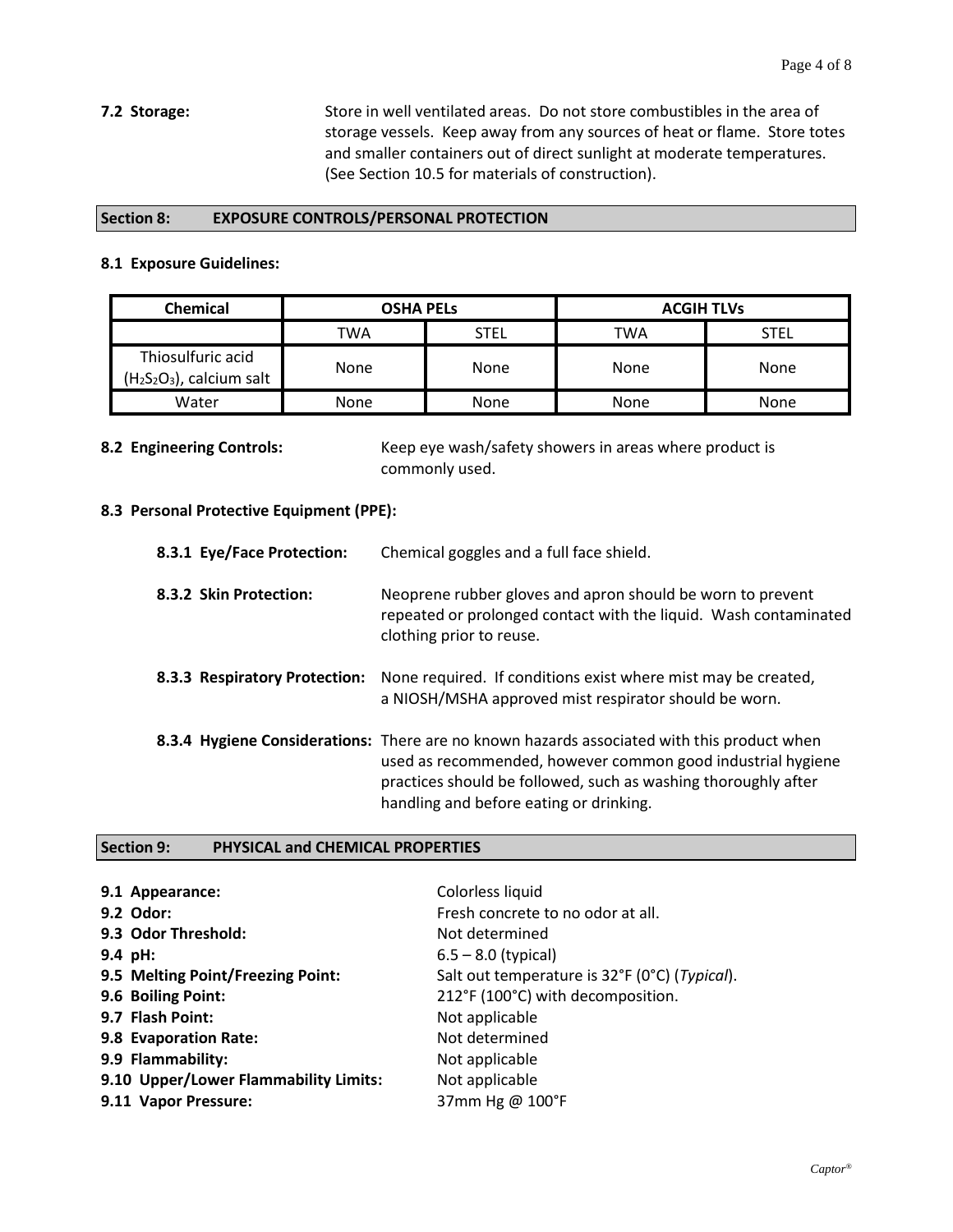| 9.12 Vapor Density:             | Same as water                                           |
|---------------------------------|---------------------------------------------------------|
| 9.13 Relative Density:          | $1.25 - 1.26$ (10.4 - 10.5 Lbs/gal) ( <i>Typical</i> ). |
| 9.14 Solubility:                | Complete                                                |
| 9.15 Partition Coefficient:     | No data available.                                      |
| 9.16 Auto-Ignition Temperature: | Not applicable                                          |
| 9.17 Decomposition Temperature: | No data available.                                      |
| 9.18 Viscosity:                 | 2.11 cSt @ $25^{\circ}$ C                               |

| <b>Section 10:</b><br><b>STABILITY and REACTIVITY</b> |                                                                                                                                                                                                                                                                                                                                                                                         |
|-------------------------------------------------------|-----------------------------------------------------------------------------------------------------------------------------------------------------------------------------------------------------------------------------------------------------------------------------------------------------------------------------------------------------------------------------------------|
| 10.1 Reactivity:                                      | Avoid interaction with heat, flames, oxidizers or acids.                                                                                                                                                                                                                                                                                                                                |
| 10.2 Chemical Reactivity:                             | This is a stable product under normal (ambient)<br>temperature and pressure conditions.                                                                                                                                                                                                                                                                                                 |
| 10.3 Possibility of Hazardous Reactions:              | Strong oxidizers such as nitrates, nitrites or chlorates can<br>cause explosive mixtures if heated to dryness.                                                                                                                                                                                                                                                                          |
| 10.4 Conditions to Avoid:                             | High heat or fire conditions.                                                                                                                                                                                                                                                                                                                                                           |
| 10.5 Incompatible Materials:                          | Strong oxidizers (See Section 10.3). Acids will<br>cause the release of Sulfur dioxide, a severe respiratory<br>hazard. Captor <sup>®</sup> is not compatible with; carbon steel,<br>Copper or Zinc or any of their alloys including brass,<br>bronze or galvanized materials. These materials should<br>not be utilized in handling systems or storage containers<br>for this product. |

| 10.6 Hazardous Decomposition Products: | Calcium oxide and Oxides of Sulfur. Sulfur dioxide is a |
|----------------------------------------|---------------------------------------------------------|
|                                        | severe respiratory irritant.                            |
|                                        |                                                         |

| <b>Section 11:</b> | <b>TOXICOLOGICAL INFORMATION</b> |                                                                          |
|--------------------|----------------------------------|--------------------------------------------------------------------------|
| 11.1 Oral:         |                                  | Oral Rat (female) $LD_{50}$ : > 2,000 mg/Kg (OECD 425)                   |
|                    |                                  | Interperitoneal Rat LD <sub>LO</sub> : 573.mg/Kg (calcium thiosulfate)   |
|                    |                                  | Intravenous Rat LD <sub>LO</sub> : 344 mg/Kg (calcium thiosulfate)       |
|                    |                                  | Intraperitoneal Mouse LD <sub>50</sub> : 115 mg/Kg (calcium thiosulfate) |
| 11.2 Dermal:       |                                  | No data available.                                                       |
| 11.3 Inhalation:   |                                  | No data available.                                                       |
| 11.4 Eye:          |                                  | No data available.                                                       |
|                    | 11.5 Chronic/Carcinogenicity:    | Not listed in NTP, IARC or by OSHA                                       |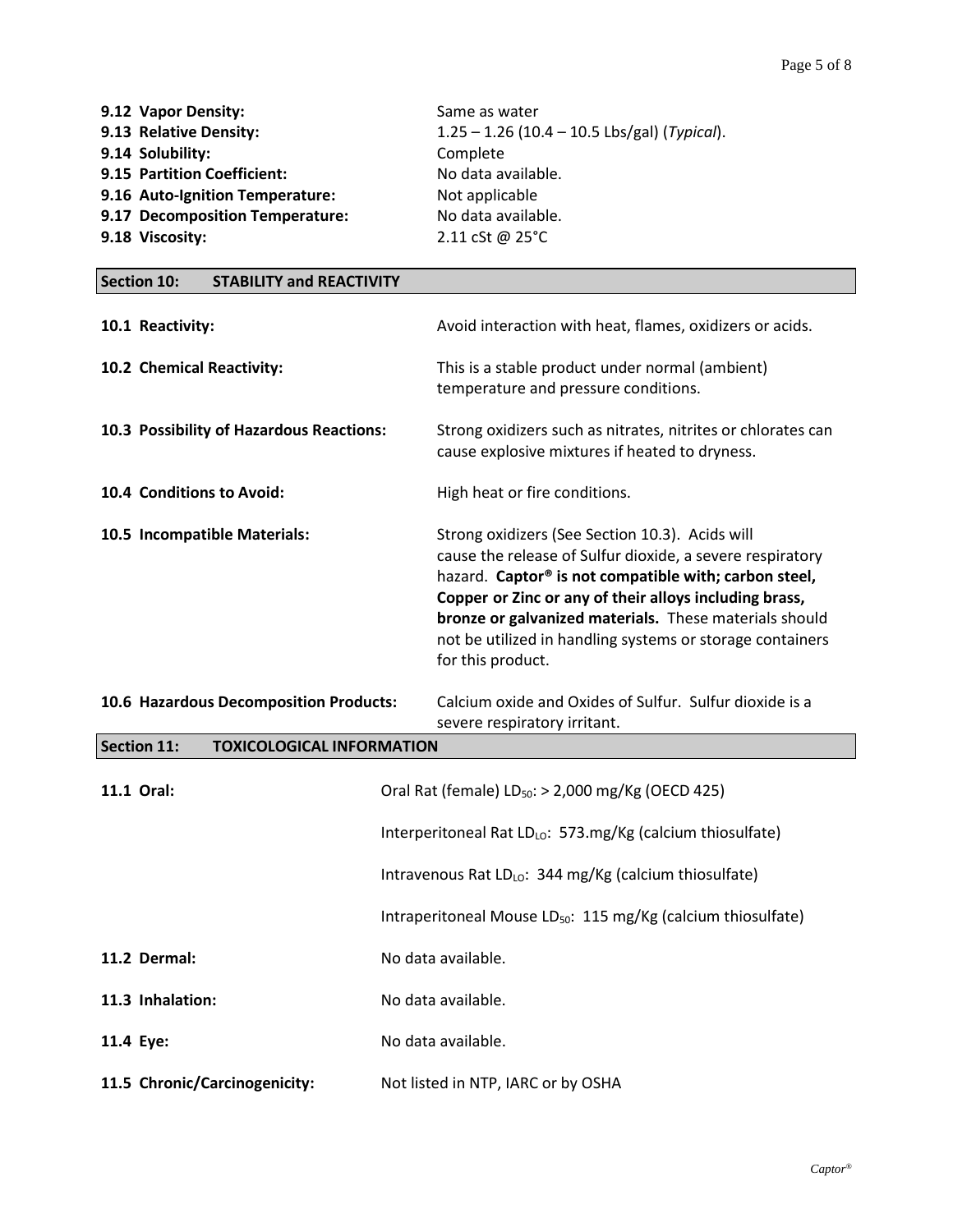- **11.6 Teratology:** No data available.
- 11.7 Reproduction: No data available.
- 11.8 Mutagenicity: No data available.

### **Section 12: ECOLOGICAL INFORMATION**

| 12.1 Ecotoxicity:                 | 48 hr - LC <sub>50</sub> for Ceriodaphnia dubia (cladoceran): 3536 mg/l<br>96 hr - LC <sub>50</sub> for Pimephales promelas (fish): 24,623 mg/l |
|-----------------------------------|-------------------------------------------------------------------------------------------------------------------------------------------------|
| 12.2 Persistence & Degradability: | No data available.                                                                                                                              |
| 12.3 Bioaccumulative Potential:   | This product is not bioaccumulative.                                                                                                            |
| 12.4 Mobility in Soil:            | No data available.                                                                                                                              |
| 12.5 Other Adverse Effects:       | No data available.                                                                                                                              |

# **Section 13: DISPOSAL CONSIDERATIONS**

Consult federal, state and local regulations for disposal regulations.

#### **Section 14: TRANSPORT INFORMATION**

# **14.1 Basic Shipping Description:**

| 14.1.1 Proper Shipping Name:  | Calcium thiosulfate solution (Not regulated by DOT) |
|-------------------------------|-----------------------------------------------------|
| 14.1.2 Hazard Classes:        | Not applicable                                      |
| 14.1.3 Identification Number: | Not applicable                                      |
| 14.1.4 Packing Group:         | Not applicable                                      |
| 14.1.5 Hazardous Substance:   | No                                                  |
| 14.1.6 Marine Pollutant:      | No                                                  |

# **14.2 Additional Information:**

**14.2.1 Other DOT Requirements:**

| <b>14.2.1.1 Reportable Quantity: Not applicable</b> |                |
|-----------------------------------------------------|----------------|
| 14.2.1.2 Placard(s):                                | Not applicable |
| 14.2.1.3 $Label(s):$                                | Not applicable |

# **14.2.2 USCG Classification:** Class 43, Misc. water solutions

# **14.2.3 International Transportation:**

| 14.2.3.1 IMO:  | Not regulated |
|----------------|---------------|
| 14.2.3.2 IATA: | Not regulated |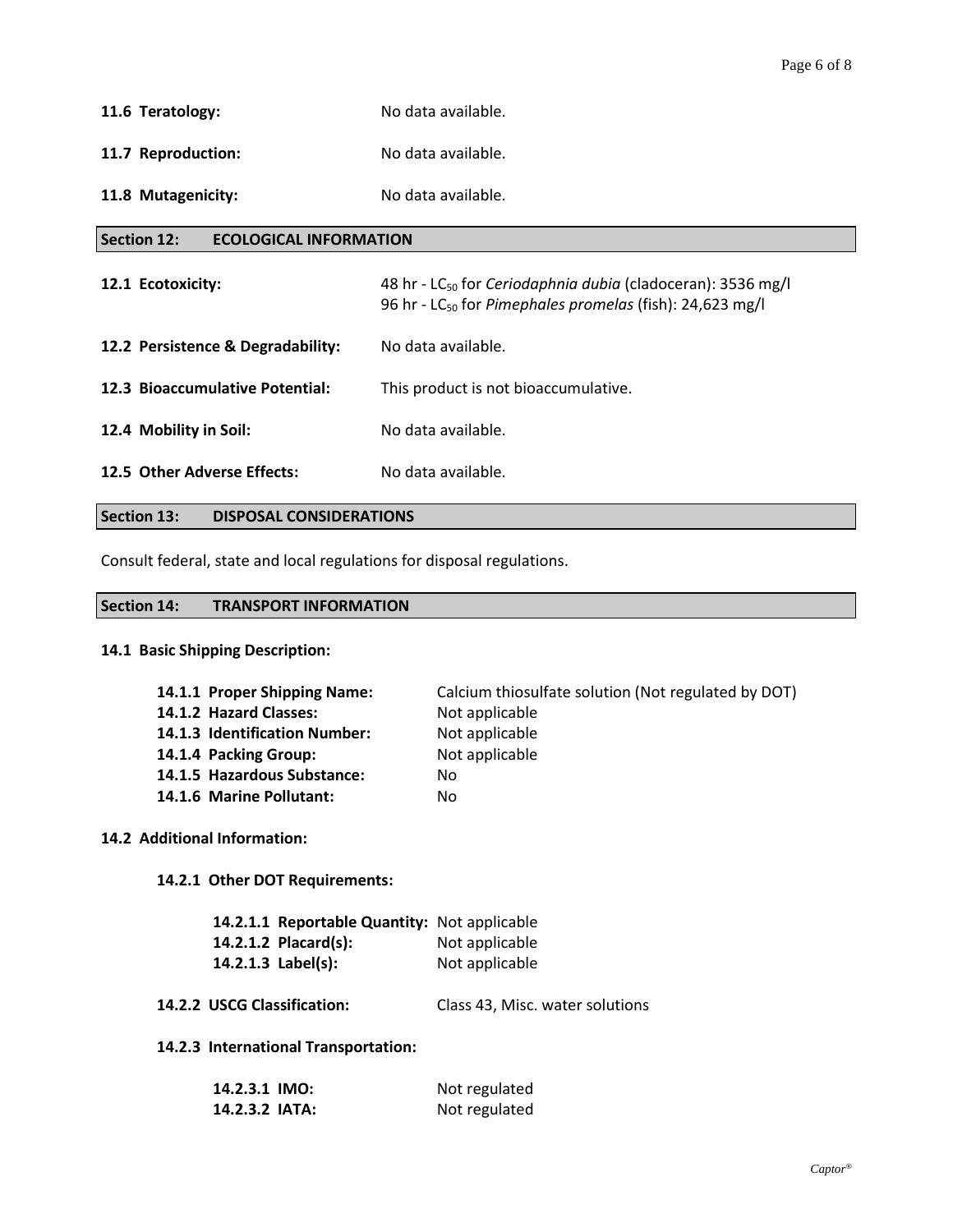| 14.2.3.3 TDG (Canada):<br>14.2.3.4 ADR (Europe):<br>14.2.3.5 ADG (Australia): | Not regulated<br>Not regulated<br>Not regulated |
|-------------------------------------------------------------------------------|-------------------------------------------------|
| 14.2.4 Emergency Response Guide:                                              | Not applicable                                  |
| 14.2.5 ERAP (Canada):                                                         | Not applicable                                  |
| 14.2.6 Special Precautions:                                                   | None                                            |

# **Section 15: REGULATORY INFORMATION**

# **15.1 U.S. Federal Regulations:**

| 15.1.1 OSHA:                                               | This product is not considered hazardous under the criteria of the Federal<br>OSHA Hazard Communication Standard (29 CFR 1910.1200). |                                                                                |                             |
|------------------------------------------------------------|--------------------------------------------------------------------------------------------------------------------------------------|--------------------------------------------------------------------------------|-----------------------------|
| 15.1.2 TSCA:                                               | Product is contained in USEPA Toxic Substance Control Act Inventory                                                                  |                                                                                |                             |
| 15.1.3 CERCLA:                                             | Reportable Quantity - No                                                                                                             |                                                                                |                             |
| 15.1.4 SARA Title III:                                     |                                                                                                                                      |                                                                                |                             |
| 15.1.4.1 Extremely Hazardous Substance (EHS):<br><b>No</b> |                                                                                                                                      |                                                                                |                             |
|                                                            | 15.1.4.2 Section 312 (Tier II) Ratings:                                                                                              | Immediate (acute)<br>Fire<br>Sudden Release<br>Reactivity<br>Delayed (chronic) | No.<br>No<br>No<br>No<br>No |
| 15.1.4.3 Section 313 (FORM R):                             |                                                                                                                                      | Not applicable                                                                 |                             |
| 15.1.5 RCRA:                                               |                                                                                                                                      | Not applicable                                                                 |                             |
| 15.1.6 CAA (Hazardous Air Pollutant/HAP):                  |                                                                                                                                      | Not applicable                                                                 |                             |
| 15.2 International Regulations:                            |                                                                                                                                      |                                                                                |                             |
| 15.2.1 Canada:                                             |                                                                                                                                      |                                                                                |                             |
| 15.2.1.1 WHMIS:                                            |                                                                                                                                      | Not hazardous                                                                  |                             |
| 15.2.1.2 DSL/NDSL:                                         |                                                                                                                                      | Listed in DSL                                                                  |                             |
| 15.3 State Regulations:                                    |                                                                                                                                      |                                                                                |                             |
| 15.3.1 CA Proposition 65:                                  |                                                                                                                                      | Not applicable                                                                 |                             |